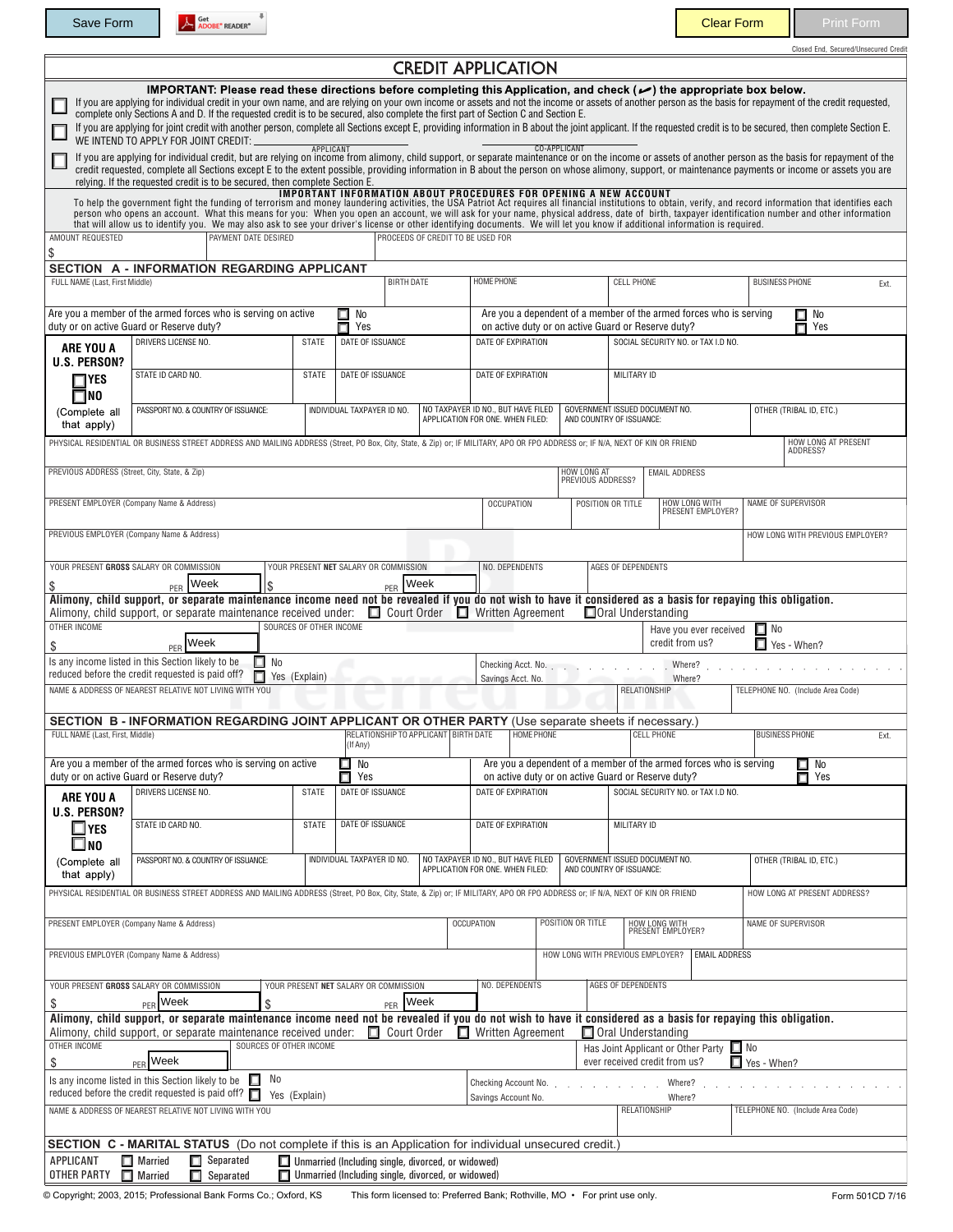| <b>SECTION D-ASSET &amp; DEBT INFORMATION</b>                                                                                                                                                                                                                                                                                                                           |                                          |       |                                     |                                                                                                                                                                                                             |                                  |                                   |                       |  |
|-------------------------------------------------------------------------------------------------------------------------------------------------------------------------------------------------------------------------------------------------------------------------------------------------------------------------------------------------------------------------|------------------------------------------|-------|-------------------------------------|-------------------------------------------------------------------------------------------------------------------------------------------------------------------------------------------------------------|----------------------------------|-----------------------------------|-----------------------|--|
| If Section B has been completed, this Section should be completed, giving information<br>about both the Applicant and Joint Applicant or Other Person. Please mark                                                                                                                                                                                                      |                                          |       |                                     | Applicant-related information with an "A". If Section B was not completed, only give<br>information about the Applicant in this Section.                                                                    |                                  |                                   |                       |  |
| ASSETS OWNED (Use separate sheet if necessary.)                                                                                                                                                                                                                                                                                                                         |                                          |       |                                     |                                                                                                                                                                                                             |                                  |                                   |                       |  |
| <b>DESCRIPTION OF ASSETS</b>                                                                                                                                                                                                                                                                                                                                            |                                          | VALUE | <b>SUBJECT TO DEBT?</b><br>Yes / No |                                                                                                                                                                                                             | NAMES OF OWNERS                  |                                   |                       |  |
| CASH                                                                                                                                                                                                                                                                                                                                                                    | \$                                       |       |                                     |                                                                                                                                                                                                             |                                  |                                   |                       |  |
| AUTOMOBILES (Make, Model, Year)                                                                                                                                                                                                                                                                                                                                         |                                          |       |                                     |                                                                                                                                                                                                             |                                  |                                   |                       |  |
|                                                                                                                                                                                                                                                                                                                                                                         |                                          |       |                                     |                                                                                                                                                                                                             |                                  |                                   |                       |  |
| 2.                                                                                                                                                                                                                                                                                                                                                                      |                                          |       |                                     |                                                                                                                                                                                                             |                                  |                                   |                       |  |
| CASH VALUE OF LIFE INSURANCE (Issuer, Face Value)                                                                                                                                                                                                                                                                                                                       |                                          |       |                                     |                                                                                                                                                                                                             |                                  |                                   |                       |  |
| REAL ESTATE (Location, Date Acquired)                                                                                                                                                                                                                                                                                                                                   |                                          |       |                                     |                                                                                                                                                                                                             |                                  |                                   |                       |  |
| MARKETABLE SECURITIES (Issuer, Type, No. of Shares)                                                                                                                                                                                                                                                                                                                     |                                          |       |                                     |                                                                                                                                                                                                             |                                  |                                   |                       |  |
| OTHER (List)                                                                                                                                                                                                                                                                                                                                                            |                                          |       |                                     |                                                                                                                                                                                                             |                                  |                                   |                       |  |
| <b>TOTAL ASSETS</b>                                                                                                                                                                                                                                                                                                                                                     |                                          | \$    | 0.00                                |                                                                                                                                                                                                             |                                  |                                   |                       |  |
| OUTSTANDING DEBTS (Include charge accounts, installment contracts, credit cards, rent, mortgages, etc. Use separate sheet if necessary)                                                                                                                                                                                                                                 |                                          |       |                                     |                                                                                                                                                                                                             |                                  |                                   |                       |  |
| CREDITOR                                                                                                                                                                                                                                                                                                                                                                | TYPE OF DEBT OR<br><b>ACCOUNT NUMBER</b> |       | NAME IN WHICH ACCOUNT IS CARRIED    | ORIGINAL<br><b>DEBT</b>                                                                                                                                                                                     | <b>PRESENT</b><br><b>BALANCE</b> | <b>MONTHLY</b><br><b>PAYMENTS</b> | PAST DUE?<br>Yes / No |  |
| LANDLORD OR MORTGAGE HOLDER                                                                                                                                                                                                                                                                                                                                             | Rent Payment<br>□                        |       |                                     | (Omit Rent)                                                                                                                                                                                                 | (Omit Rent)                      |                                   |                       |  |
|                                                                                                                                                                                                                                                                                                                                                                         | п<br>Mortgage                            |       |                                     | \$                                                                                                                                                                                                          | \$                               | \$                                |                       |  |
|                                                                                                                                                                                                                                                                                                                                                                         |                                          |       |                                     |                                                                                                                                                                                                             |                                  |                                   |                       |  |
|                                                                                                                                                                                                                                                                                                                                                                         |                                          |       |                                     |                                                                                                                                                                                                             |                                  |                                   |                       |  |
|                                                                                                                                                                                                                                                                                                                                                                         |                                          |       |                                     |                                                                                                                                                                                                             |                                  |                                   |                       |  |
|                                                                                                                                                                                                                                                                                                                                                                         |                                          |       |                                     |                                                                                                                                                                                                             |                                  |                                   |                       |  |
|                                                                                                                                                                                                                                                                                                                                                                         |                                          |       |                                     |                                                                                                                                                                                                             |                                  |                                   |                       |  |
|                                                                                                                                                                                                                                                                                                                                                                         |                                          |       |                                     |                                                                                                                                                                                                             |                                  |                                   |                       |  |
|                                                                                                                                                                                                                                                                                                                                                                         |                                          |       |                                     |                                                                                                                                                                                                             |                                  |                                   |                       |  |
|                                                                                                                                                                                                                                                                                                                                                                         |                                          |       |                                     |                                                                                                                                                                                                             |                                  |                                   |                       |  |
| <b>TOTAL DEBTS</b>                                                                                                                                                                                                                                                                                                                                                      |                                          |       |                                     | \$0.00                                                                                                                                                                                                      | \$0.00                           | \$0.00                            |                       |  |
| CREDIT REFERENCES (Paid off Accounts)                                                                                                                                                                                                                                                                                                                                   |                                          |       |                                     |                                                                                                                                                                                                             |                                  | DATE PAID OFF                     |                       |  |
|                                                                                                                                                                                                                                                                                                                                                                         |                                          |       |                                     | \$                                                                                                                                                                                                          |                                  |                                   |                       |  |
|                                                                                                                                                                                                                                                                                                                                                                         |                                          |       |                                     |                                                                                                                                                                                                             |                                  |                                   |                       |  |
|                                                                                                                                                                                                                                                                                                                                                                         |                                          |       |                                     |                                                                                                                                                                                                             |                                  |                                   |                       |  |
| MY AUTO INSURANCE AGENT IS: (Name & Address)                                                                                                                                                                                                                                                                                                                            |                                          |       |                                     |                                                                                                                                                                                                             |                                  |                                   |                       |  |
| $\Box$ No<br>Are you the co-maker, endorser,                                                                                                                                                                                                                                                                                                                            |                                          |       |                                     |                                                                                                                                                                                                             |                                  |                                   |                       |  |
| or guarantor on any loan or contract?<br>п<br>Yes - For Whom?<br>П<br>No<br>Are there any unsatisfied judgments                                                                                                                                                                                                                                                         |                                          |       |                                     | To Whom?                                                                                                                                                                                                    |                                  |                                   |                       |  |
| against you?<br>П<br>Yes - Amount \$                                                                                                                                                                                                                                                                                                                                    |                                          |       | If "Yes", To Whom Owed?             |                                                                                                                                                                                                             |                                  |                                   |                       |  |
| $\Box$ No<br>Have you been declared bankrupt in the<br>last 10 years?<br>П<br>Yes - Where?                                                                                                                                                                                                                                                                              |                                          |       |                                     | Year?                                                                                                                                                                                                       |                                  |                                   |                       |  |
| OTHER OBLIGATIONS (For example, liability to pay alimony, child support, separate maintenance. Use separate sheet if necessary.)                                                                                                                                                                                                                                        |                                          |       |                                     |                                                                                                                                                                                                             |                                  |                                   |                       |  |
|                                                                                                                                                                                                                                                                                                                                                                         |                                          |       |                                     |                                                                                                                                                                                                             |                                  |                                   |                       |  |
| <b>SECTION E - SECURED CREDIT</b> (Complete only if credit is to be secured.) Briefly describe the property to be given as security:<br>PROPERTY DESCRIPTION                                                                                                                                                                                                            |                                          |       |                                     |                                                                                                                                                                                                             |                                  |                                   |                       |  |
|                                                                                                                                                                                                                                                                                                                                                                         |                                          |       |                                     |                                                                                                                                                                                                             |                                  |                                   |                       |  |
|                                                                                                                                                                                                                                                                                                                                                                         |                                          |       |                                     |                                                                                                                                                                                                             |                                  |                                   |                       |  |
| NAMES & ADDRESSES OF ALL CO-OWNERS OF THE PROPERTY                                                                                                                                                                                                                                                                                                                      |                                          |       |                                     |                                                                                                                                                                                                             |                                  |                                   |                       |  |
|                                                                                                                                                                                                                                                                                                                                                                         |                                          |       |                                     |                                                                                                                                                                                                             |                                  |                                   |                       |  |
| IF THE SECURITY IS REAL ESTATE, GIVE THE FULL NAME OF YOUR SPOUSE (if any):                                                                                                                                                                                                                                                                                             |                                          |       |                                     |                                                                                                                                                                                                             |                                  |                                   |                       |  |
| CREDIT DISCLOSURES: An insurance product or annuity may be offered to you. If you purchase an insurance product or an annuity: (1) The insurance product or annuity is not                                                                                                                                                                                              |                                          |       |                                     |                                                                                                                                                                                                             |                                  |                                   |                       |  |
| a deposit or other obligation of, or guaranteed by, this institution or our affiliate(s); (2) With exception of Federal Flood Insurance or Federal Crop Insurance, the insurance<br>product or annuity is not insured by the Federal Deposit Insurance Corporation or any other agency of the United States, this institution, or our affiliate(s); and (3) In the case |                                          |       |                                     |                                                                                                                                                                                                             |                                  |                                   |                       |  |
| of an insurance product or annuity that involves an investment risk, there is investment risk associated with the insurance product, including the possible loss of value. If an<br>insurance product or annuity is offered we cannot condition an extension of credit on either of the following: (1) Your purchase of an insurance product or annuity from us or      |                                          |       |                                     |                                                                                                                                                                                                             |                                  |                                   |                       |  |
| any of our affiliates; or, (2) Your agreement not to obtain, or a prohibition on you from obtaining, an insurance product or annuity from an unaffiliated entity.                                                                                                                                                                                                       |                                          |       |                                     |                                                                                                                                                                                                             |                                  |                                   |                       |  |
| <b>SIGNATURES</b>                                                                                                                                                                                                                                                                                                                                                       |                                          |       |                                     |                                                                                                                                                                                                             |                                  |                                   |                       |  |
| Everything that I have stated in this Application is correct to the best of my knowledge. I understand that<br>you will retain this Application whether or not it is approved. You are authorized to check my credit and                                                                                                                                                |                                          |       |                                     | Unless I have purchased the insurance product(s) by mail or if the Credit Disclosures are provided<br>electronically, by signing below, I acknowledge that I have received the Credit Disclosures orally at |                                  |                                   |                       |  |
| employment history and answer questions about your credit experience with me.                                                                                                                                                                                                                                                                                           |                                          |       | OTHER SIGNATURE (Where Applicable)  | the time I have applied for credit and fully understand the disclosures noted above. I am also being<br>provided with a copy of these disclosures and I acknowledge receipt by my signature.                |                                  | DATE                              |                       |  |
| APPLICANT'S SIGNATURE<br>X                                                                                                                                                                                                                                                                                                                                              |                                          | DATE  | X                                   |                                                                                                                                                                                                             |                                  |                                   |                       |  |
| © Copyright; 2003, 2015; Professional Bank Forms Co.; Oxford, KS This form licensed to: Preferred Bank; Rothville, MO · For print use only. use only.                                                                                                                                                                                                                   |                                          |       |                                     |                                                                                                                                                                                                             |                                  |                                   | Form 501CD 7/16       |  |
| Save Form                                                                                                                                                                                                                                                                                                                                                               |                                          |       |                                     |                                                                                                                                                                                                             |                                  |                                   | Print Form            |  |
|                                                                                                                                                                                                                                                                                                                                                                         |                                          |       |                                     |                                                                                                                                                                                                             |                                  |                                   |                       |  |